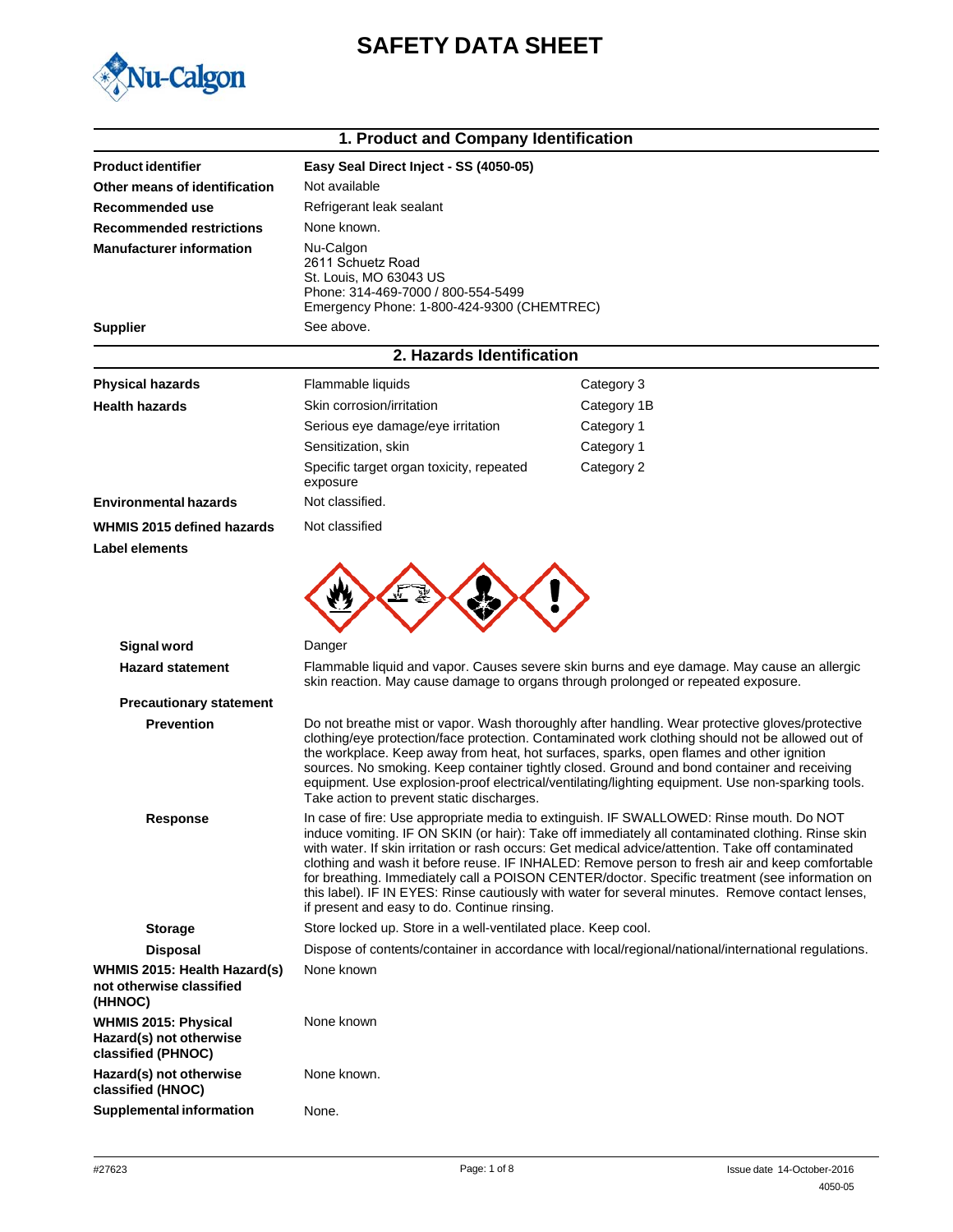## **3. Composition/Information on Ingredients**

| <b>Mixture</b>                                                                                                                                                                    |                                                                                                                                                                                                                                                                                                                                                                                                                          |                                                                                                                                                                              |       |  |
|-----------------------------------------------------------------------------------------------------------------------------------------------------------------------------------|--------------------------------------------------------------------------------------------------------------------------------------------------------------------------------------------------------------------------------------------------------------------------------------------------------------------------------------------------------------------------------------------------------------------------|------------------------------------------------------------------------------------------------------------------------------------------------------------------------------|-------|--|
| <b>Chemical name</b>                                                                                                                                                              | Common name and synonyms                                                                                                                                                                                                                                                                                                                                                                                                 | <b>CAS number</b>                                                                                                                                                            | %     |  |
| Methyl triethoxysilane                                                                                                                                                            |                                                                                                                                                                                                                                                                                                                                                                                                                          | 2031-67-6                                                                                                                                                                    | 15-40 |  |
| 1-Propanamine, 3-(triethoxysilyl)-                                                                                                                                                |                                                                                                                                                                                                                                                                                                                                                                                                                          | 919-30-2                                                                                                                                                                     | 10-30 |  |
| 2-Butanone.<br>O.O'.O"-(methylsilylidyne)trioxime                                                                                                                                 |                                                                                                                                                                                                                                                                                                                                                                                                                          | 22984-54-9                                                                                                                                                                   | 10-30 |  |
|                                                                                                                                                                                   | All concentrations are in percent by weight unless ingredient is a gas. Gas concentrations are in percent by volume.                                                                                                                                                                                                                                                                                                     |                                                                                                                                                                              |       |  |
| <b>Composition comments</b><br>US GHS: The exact percentage (concentration) of composition has been withheld as a trade<br>secret in accordance with paragraph (i) of §1910.1200. |                                                                                                                                                                                                                                                                                                                                                                                                                          |                                                                                                                                                                              |       |  |
|                                                                                                                                                                                   | <b>4. First Aid Measures</b>                                                                                                                                                                                                                                                                                                                                                                                             |                                                                                                                                                                              |       |  |
| <b>Inhalation</b>                                                                                                                                                                 | IF INHALED: Remove person to fresh air and keep comfortable for breathing. Immediately call a<br>POISON CENTER/doctor.                                                                                                                                                                                                                                                                                                   |                                                                                                                                                                              |       |  |
| <b>Skin contact</b>                                                                                                                                                               | IF ON SKIN (or hair): Take off immediately all contaminated clothing. Rinse skin with water.<br>Immediately call a POISON CENTER/doctor. Take off contaminated clothing and wash it before<br>reuse. Specific treatment (see information on this label). If skin irritation or rash occurs: Get<br>medical advice/attention.                                                                                             |                                                                                                                                                                              |       |  |
| Eye contact                                                                                                                                                                       |                                                                                                                                                                                                                                                                                                                                                                                                                          | IF IN EYES: Rinse cautiously with water for several minutes. Remove contact lenses, if present<br>and easy to do. Continue rinsing. Immediately call a POISON CENTER/doctor. |       |  |
| Ingestion                                                                                                                                                                         | IF SWALLOWED: Rinse mouth. Do NOT induce vomiting. Immediately call a POISON<br>CENTER/doctor.                                                                                                                                                                                                                                                                                                                           |                                                                                                                                                                              |       |  |
| <b>Most important</b><br>symptoms/effects, acute and<br>delayed                                                                                                                   | Burning pain and severe corrosive skin damage. Causes serious eye damage. Symptoms may<br>include stinging, tearing, redness, swelling, and blurred vision. Permanent eye damage including<br>blindness could result. Prolonged exposure may cause chronic effects.                                                                                                                                                      |                                                                                                                                                                              |       |  |
| Indication of immediate<br>medical attention and special<br>treatment needed                                                                                                      | Provide general supportive measures and treat symptomatically. Symptoms may be delayed.                                                                                                                                                                                                                                                                                                                                  |                                                                                                                                                                              |       |  |
| <b>General information</b>                                                                                                                                                        | Take off all contaminated clothing immediately. If you feel unwell, seek medical advice (show the<br>label where possible). Ensure that medical personnel are aware of the material(s) involved, and<br>take precautions to protect themselves. Show this safety data sheet to the doctor in attendance.<br>Wash contaminated clothing before reuse. Avoid contact with eyes and skin. Keep out of reach of<br>children. |                                                                                                                                                                              |       |  |
|                                                                                                                                                                                   | 5. Fire Fighting Measures                                                                                                                                                                                                                                                                                                                                                                                                |                                                                                                                                                                              |       |  |
| Suitable extinguishing media                                                                                                                                                      | Water fog. Foam. Dry chemical powder. Carbon dioxide.                                                                                                                                                                                                                                                                                                                                                                    |                                                                                                                                                                              |       |  |
| Unsuitable extinguishing<br>media                                                                                                                                                 | Do not use water jet as an extinguisher, as this will spread the fire.                                                                                                                                                                                                                                                                                                                                                   |                                                                                                                                                                              |       |  |
| Specific hazards arising from<br>the chemical                                                                                                                                     | Vapors may form explosive mixtures with air. Vapors may travel considerable distance to a source<br>of ignition and flash back. During fire, gases hazardous to health may be formed.                                                                                                                                                                                                                                    |                                                                                                                                                                              |       |  |
| Special protective equipment<br>and precautions for firefighters                                                                                                                  | Self-contained breathing apparatus and full protective clothing must be worn in case of fire.                                                                                                                                                                                                                                                                                                                            |                                                                                                                                                                              |       |  |
| <b>Fire-fighting</b><br>equipment/instructions                                                                                                                                    | In case of fire and/or explosion do not breathe fumes. Move containers from fire area if you can do<br>so without risk.                                                                                                                                                                                                                                                                                                  |                                                                                                                                                                              |       |  |
| <b>Specific methods</b>                                                                                                                                                           | Use standard firefighting procedures and consider the hazards of other involved materials.                                                                                                                                                                                                                                                                                                                               |                                                                                                                                                                              |       |  |
| <b>General fire hazards</b>                                                                                                                                                       | Flammable liquid and vapor.                                                                                                                                                                                                                                                                                                                                                                                              |                                                                                                                                                                              |       |  |
| <b>Hazardous combustion</b><br>products                                                                                                                                           | May include and are not limited to: Oxides of carbon. Oxides of nitrogen.                                                                                                                                                                                                                                                                                                                                                |                                                                                                                                                                              |       |  |
|                                                                                                                                                                                   | <b>6. Accidental Release Measures</b>                                                                                                                                                                                                                                                                                                                                                                                    |                                                                                                                                                                              |       |  |
| Personal precautions,                                                                                                                                                             | Keep unnecessary personnel away. Keep people away from and upwind of spill/leak. Eliminate all                                                                                                                                                                                                                                                                                                                           |                                                                                                                                                                              |       |  |

**protective equipment and emergency procedures**

ignition sources (no smoking, flares, sparks, or flames in immediate area). Wear appropriate protective equipment and clothing during clean-up. Do not breathe mist or vapor. Do not touch damaged containers or spilled material unless wearing appropriate protective clothing. Ventilate closed spaces before entering them. Local authorities should be advised if significant spillages cannot be contained. For personal protection, see section 8 of the SDS.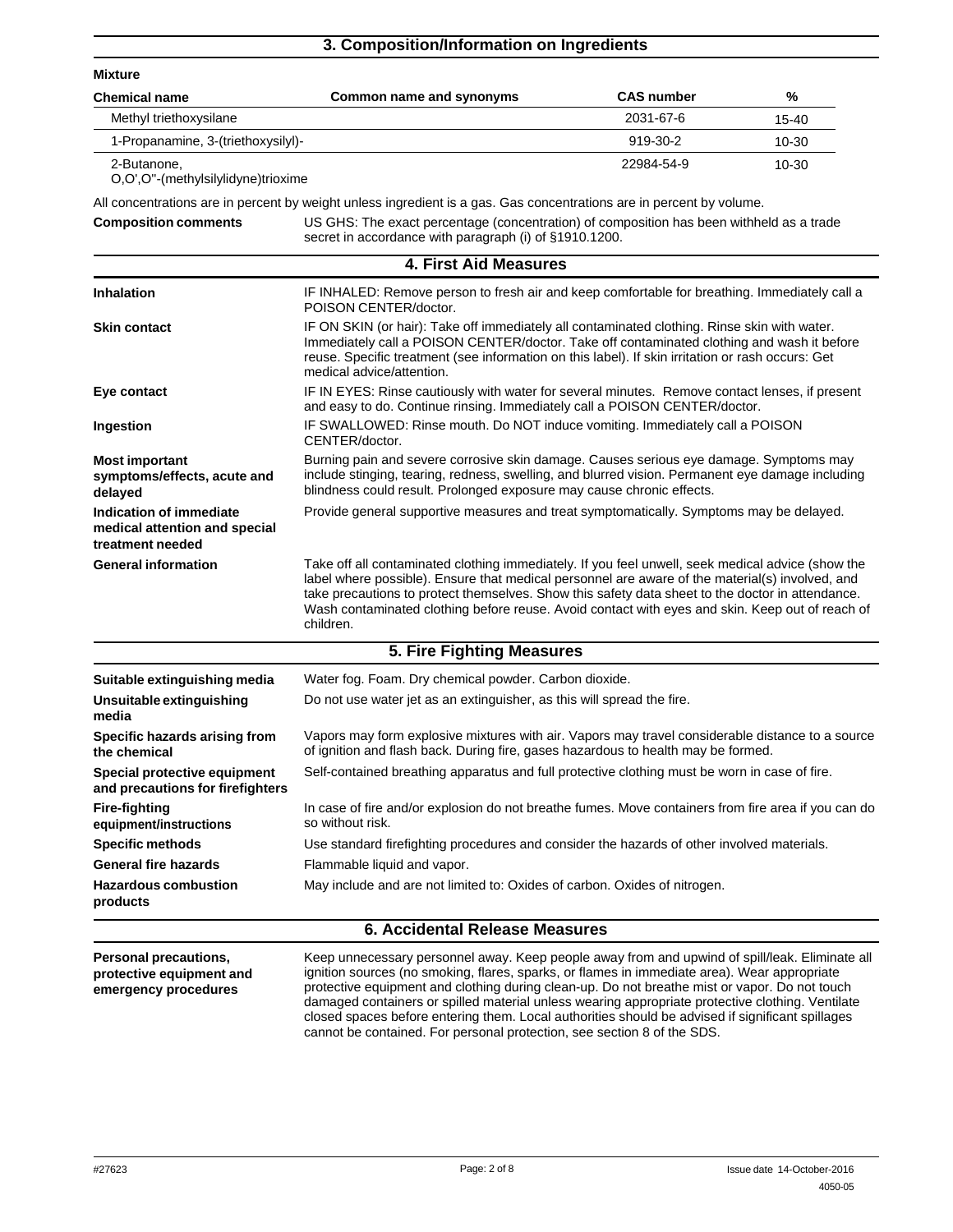| <b>Methods and materials for</b><br>containment and cleaning up | Eliminate all ignition sources (no smoking, flares, sparks, or flames in immediate area). Keep<br>combustibles (wood, paper, oil, etc.) away from spilled material. Take precautionary measures<br>against static discharge. Use only non-sparking tools.                                                                                                                                                                                                                                                                                                                                                                                                                 |                            |
|-----------------------------------------------------------------|---------------------------------------------------------------------------------------------------------------------------------------------------------------------------------------------------------------------------------------------------------------------------------------------------------------------------------------------------------------------------------------------------------------------------------------------------------------------------------------------------------------------------------------------------------------------------------------------------------------------------------------------------------------------------|----------------------------|
|                                                                 | Large Spills: Stop the flow of material, if this is without risk. Dike the spilled material, where this is<br>possible. Cover with plastic sheet to prevent spreading. Use a non-combustible material like<br>vermiculite, sand or earth to soak up the product and place into a container for later disposal.<br>Following product recovery, flush area with water.                                                                                                                                                                                                                                                                                                      |                            |
|                                                                 | Small Spills: Absorb with earth, sand or other non-combustible material and transfer to containers<br>for later disposal. Wipe up with absorbent material (e.g. cloth, fleece). Clean surface thoroughly to<br>remove residual contamination.                                                                                                                                                                                                                                                                                                                                                                                                                             |                            |
| <b>Environmental precautions</b>                                | Never return spills to original containers for re-use. For waste disposal, see section 13 of the SDS.<br>Do not discharge into lakes, streams, ponds or public waters.                                                                                                                                                                                                                                                                                                                                                                                                                                                                                                    |                            |
|                                                                 | 7. Handling and Storage                                                                                                                                                                                                                                                                                                                                                                                                                                                                                                                                                                                                                                                   |                            |
| <b>Precautions for safe handling</b>                            | Do not handle, store or open near an open flame, sources of heat or sources of ignition. Protect<br>material from direct sunlight. When using do not smoke. Explosion-proof general and local exhaust<br>ventilation. All equipment used when handling the product must be grounded. Take precautionary<br>measures against static discharges. Use non-sparking tools and explosion-proof equipment. Do<br>not breathe mist or vapor. Do not get in eyes, on skin, or on clothing. Wear appropriate personal<br>protective equipment. Wash thoroughly after handling. Use good industrial hygiene practices in<br>handling this material. When using do not eat or drink. |                            |
| Conditions for safe storage,<br>including any incompatibilities | Store locked up. Keep away from heat, sparks and open flame. Prevent electrostatic charge<br>build-up by using common bonding and grounding techniques. Store in a cool, dry place out of<br>direct sunlight. Store in original tightly closed container. Store in a well-ventilated place. Keep in an<br>area equipped with sprinklers. Keep out of reach of children.                                                                                                                                                                                                                                                                                                   |                            |
|                                                                 | 8. Exposure Controls/Personal Protection                                                                                                                                                                                                                                                                                                                                                                                                                                                                                                                                                                                                                                  |                            |
| <b>Occupational exposure limits</b>                             | No exposure limits noted for ingredient(s).                                                                                                                                                                                                                                                                                                                                                                                                                                                                                                                                                                                                                               |                            |
| <b>Biological limit values</b>                                  | No biological exposure limits noted for the ingredient(s).                                                                                                                                                                                                                                                                                                                                                                                                                                                                                                                                                                                                                |                            |
| Appropriate engineering<br>controls                             | Good general ventilation (typically 10 air changes per hour) should be used. Ventilation rates<br>should be matched to conditions. If applicable, use process enclosures, local exhaust ventilation,<br>or other engineering controls to maintain airborne levels below recommended exposure limits. If<br>exposure limits have not been established, maintain airborne levels to an acceptable level.                                                                                                                                                                                                                                                                    |                            |
|                                                                 | Individual protection measures, such as personal protective equipment                                                                                                                                                                                                                                                                                                                                                                                                                                                                                                                                                                                                     |                            |
| <b>Eye/face protection</b>                                      | Wear safety glasses with side shields (or goggles) and a face shield.                                                                                                                                                                                                                                                                                                                                                                                                                                                                                                                                                                                                     |                            |
| <b>Skin protection</b>                                          |                                                                                                                                                                                                                                                                                                                                                                                                                                                                                                                                                                                                                                                                           |                            |
| <b>Hand protection</b>                                          | Impervious gloves. Confirm with reputable supplier first.                                                                                                                                                                                                                                                                                                                                                                                                                                                                                                                                                                                                                 |                            |
| Other                                                           | Wear appropriate chemical resistant clothing. Use of an impervious apron is recommended. As<br>required by employer code.                                                                                                                                                                                                                                                                                                                                                                                                                                                                                                                                                 |                            |
| <b>Respiratory protection</b>                                   | If engineering controls do not maintain airborne concentrations below recommended exposure<br>limits (where applicable) or to an acceptable level (in countries where exposure limits have not<br>been established), an approved respirator must be worn. Where exposure guideline levels may be<br>exceeded, use an approved NIOSH respirator.                                                                                                                                                                                                                                                                                                                           |                            |
| <b>Thermal hazards</b>                                          | Not applicable.                                                                                                                                                                                                                                                                                                                                                                                                                                                                                                                                                                                                                                                           |                            |
| <b>General hygiene</b><br>considerations                        | When using do not smoke. Always observe good personal hygiene measures, such as washing<br>after handling the material and before eating, drinking, and/or smoking. Routinely wash work<br>clothing and protective equipment to remove contaminants. Contaminated work clothing should not<br>be allowed out of the workplace.                                                                                                                                                                                                                                                                                                                                            |                            |
|                                                                 | 9. Physical and Chemical Properties                                                                                                                                                                                                                                                                                                                                                                                                                                                                                                                                                                                                                                       |                            |
| Appearance                                                      | Clear                                                                                                                                                                                                                                                                                                                                                                                                                                                                                                                                                                                                                                                                     |                            |
| <b>Physical state</b>                                           | Liquid.                                                                                                                                                                                                                                                                                                                                                                                                                                                                                                                                                                                                                                                                   |                            |
| <b>Form</b>                                                     | Liquid.                                                                                                                                                                                                                                                                                                                                                                                                                                                                                                                                                                                                                                                                   |                            |
| Color                                                           | <b>Blue</b>                                                                                                                                                                                                                                                                                                                                                                                                                                                                                                                                                                                                                                                               |                            |
| Odor                                                            | Amine                                                                                                                                                                                                                                                                                                                                                                                                                                                                                                                                                                                                                                                                     |                            |
| Odor threshold                                                  | Not available.                                                                                                                                                                                                                                                                                                                                                                                                                                                                                                                                                                                                                                                            |                            |
| рH                                                              | Not available.                                                                                                                                                                                                                                                                                                                                                                                                                                                                                                                                                                                                                                                            |                            |
| <b>Melting point/freezing point</b>                             | Not available.                                                                                                                                                                                                                                                                                                                                                                                                                                                                                                                                                                                                                                                            |                            |
| Initial boiling point and boiling<br>range                      | Not available.                                                                                                                                                                                                                                                                                                                                                                                                                                                                                                                                                                                                                                                            |                            |
| Pour point                                                      | Not available.                                                                                                                                                                                                                                                                                                                                                                                                                                                                                                                                                                                                                                                            |                            |
| #27623                                                          | Page: 3 of 8                                                                                                                                                                                                                                                                                                                                                                                                                                                                                                                                                                                                                                                              | Issue date 14-October-2016 |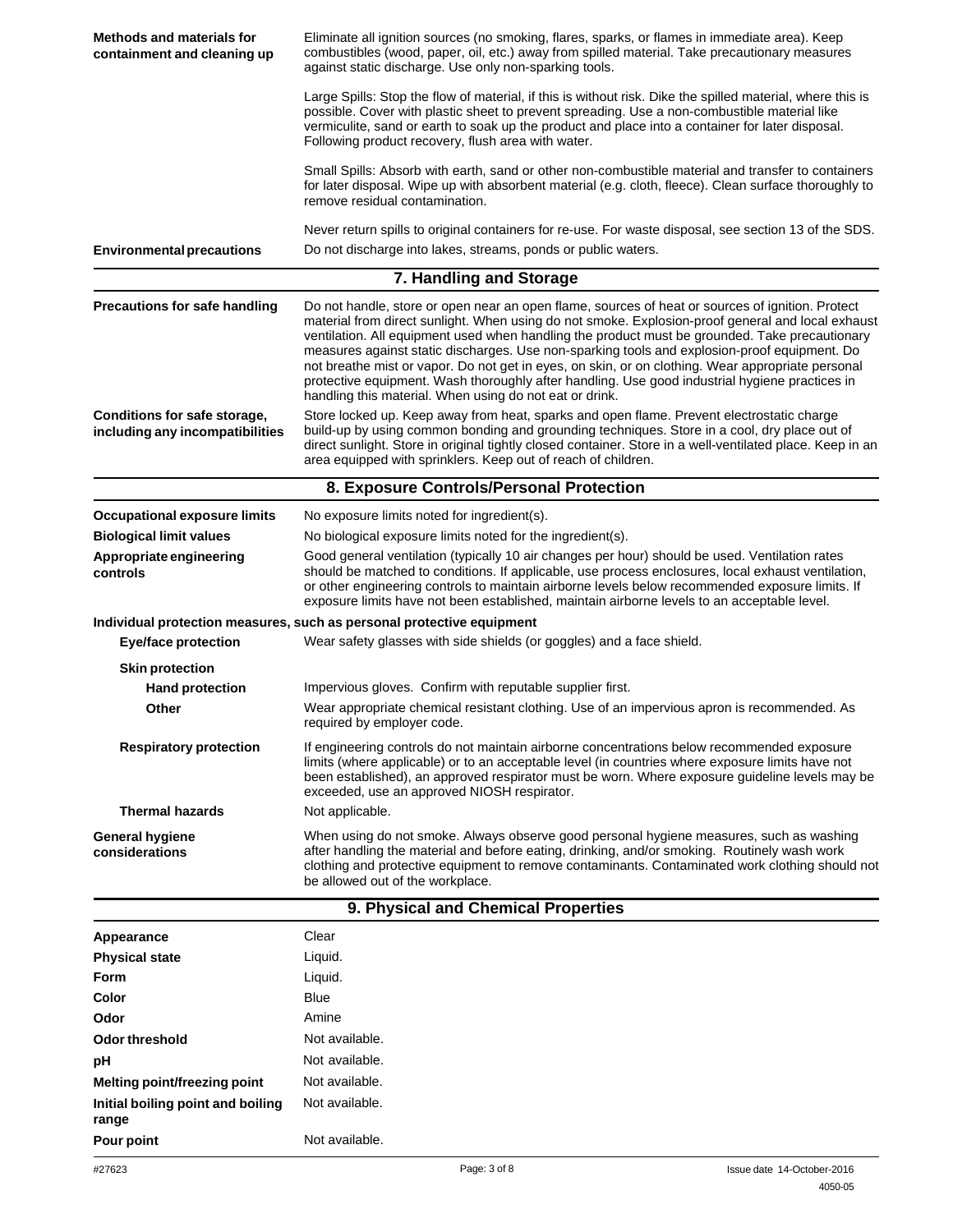| <b>Specific gravity</b>                                                            | Not available.                                                                                                                                                                                                        |                     |  |  |
|------------------------------------------------------------------------------------|-----------------------------------------------------------------------------------------------------------------------------------------------------------------------------------------------------------------------|---------------------|--|--|
| <b>Partition coefficient</b><br>(n-octanol/water)                                  | Not available.                                                                                                                                                                                                        |                     |  |  |
| <b>Flash point</b>                                                                 | 115.0 °F (46.1 °C) Closed Cup                                                                                                                                                                                         |                     |  |  |
| <b>Evaporation rate</b>                                                            | Not available.                                                                                                                                                                                                        |                     |  |  |
| Flammability (solid, gas)                                                          | Not applicable.                                                                                                                                                                                                       |                     |  |  |
| Upper/lower flammability or explosive limits                                       |                                                                                                                                                                                                                       |                     |  |  |
| <b>Flammability limit - lower</b><br>(%)                                           | Not available.                                                                                                                                                                                                        |                     |  |  |
| <b>Flammability limit - upper</b><br>$(\%)$                                        | Not available.                                                                                                                                                                                                        |                     |  |  |
| Explosive limit - lower (%)                                                        | Not available.                                                                                                                                                                                                        |                     |  |  |
| Explosive limit - upper (%)                                                        | Not available.                                                                                                                                                                                                        |                     |  |  |
| Vapor pressure                                                                     | Not available.                                                                                                                                                                                                        |                     |  |  |
| Vapor density                                                                      | Not available.                                                                                                                                                                                                        |                     |  |  |
| <b>Relative density</b>                                                            | Not available.                                                                                                                                                                                                        |                     |  |  |
| Solubility(ies)                                                                    | Not available.                                                                                                                                                                                                        |                     |  |  |
| Auto-ignition temperature                                                          | Not available.                                                                                                                                                                                                        |                     |  |  |
| <b>Decomposition temperature</b>                                                   | Not available.                                                                                                                                                                                                        |                     |  |  |
| <b>Viscosity</b>                                                                   | Not available.                                                                                                                                                                                                        |                     |  |  |
| <b>Other information</b>                                                           |                                                                                                                                                                                                                       |                     |  |  |
| <b>Explosive properties</b>                                                        | Not explosive.                                                                                                                                                                                                        |                     |  |  |
| <b>Oxidizing properties</b>                                                        | Not oxidizing.                                                                                                                                                                                                        |                     |  |  |
|                                                                                    | 10. Stability and Reactivity                                                                                                                                                                                          |                     |  |  |
| <b>Reactivity</b>                                                                  | This product may react with strong oxidizing agents.                                                                                                                                                                  |                     |  |  |
| <b>Possibility of hazardous</b><br>reactions                                       | No dangerous reaction known under conditions of normal use.                                                                                                                                                           |                     |  |  |
| <b>Chemical stability</b>                                                          | Material is stable under normal conditions.                                                                                                                                                                           |                     |  |  |
| <b>Conditions to avoid</b>                                                         | Avoid heat, sparks, open flames and other ignition sources. Avoid temperatures exceeding the<br>flash point. Do not mix with other chemicals.                                                                         |                     |  |  |
| Incompatible materials                                                             | Strong oxidizing agents.                                                                                                                                                                                              |                     |  |  |
| <b>Hazardous decomposition</b><br>products                                         | May include and are not limited to: Oxides of carbon. Oxides of nitrogen.                                                                                                                                             |                     |  |  |
|                                                                                    | 11. Toxicological Information                                                                                                                                                                                         |                     |  |  |
| <b>Routes of exposure</b>                                                          | Eye, Skin contact, Inhalation, Ingestion.                                                                                                                                                                             |                     |  |  |
| Information on likely routes of exposure                                           |                                                                                                                                                                                                                       |                     |  |  |
| Ingestion                                                                          | Causes digestive tract burns. May cause stomach distress, nausea or vomiting.                                                                                                                                         |                     |  |  |
| Inhalation                                                                         | May cause damage to organs through prolonged or repeated exposure by inhalation. May cause<br>irritation to the respiratory system.                                                                                   |                     |  |  |
| <b>Skin contact</b>                                                                | Causes severe skin burns. May cause an allergic skin reaction.                                                                                                                                                        |                     |  |  |
| Eye contact                                                                        | Causes serious eye damage.                                                                                                                                                                                            |                     |  |  |
| Symptoms related to the<br>physical, chemical and<br>toxicological characteristics | Burning pain and severe corrosive skin damage. Causes serious eye damage. Symptoms may<br>include stinging, tearing, redness, swelling, and blurred vision. Permanent eye damage including<br>blindness could result. |                     |  |  |
| Information on toxicological effects                                               |                                                                                                                                                                                                                       |                     |  |  |
| <b>Acute toxicity</b>                                                              | May cause an allergic skin reaction.                                                                                                                                                                                  |                     |  |  |
| <b>Components</b>                                                                  | <b>Species</b>                                                                                                                                                                                                        | <b>Test Results</b> |  |  |
| 1-Propanamine, 3-(triethoxysilyl)- (CAS 919-30-2)                                  |                                                                                                                                                                                                                       |                     |  |  |
| <b>Acute</b>                                                                       |                                                                                                                                                                                                                       |                     |  |  |
| Dermal                                                                             |                                                                                                                                                                                                                       |                     |  |  |
| LD50                                                                               | Rabbit                                                                                                                                                                                                                | 4 ml/kg, ECHA       |  |  |
| Inhalation<br><b>LC50</b>                                                          | Rat                                                                                                                                                                                                                   | $>$ 7.4 mg/L, ECHA  |  |  |
|                                                                                    |                                                                                                                                                                                                                       |                     |  |  |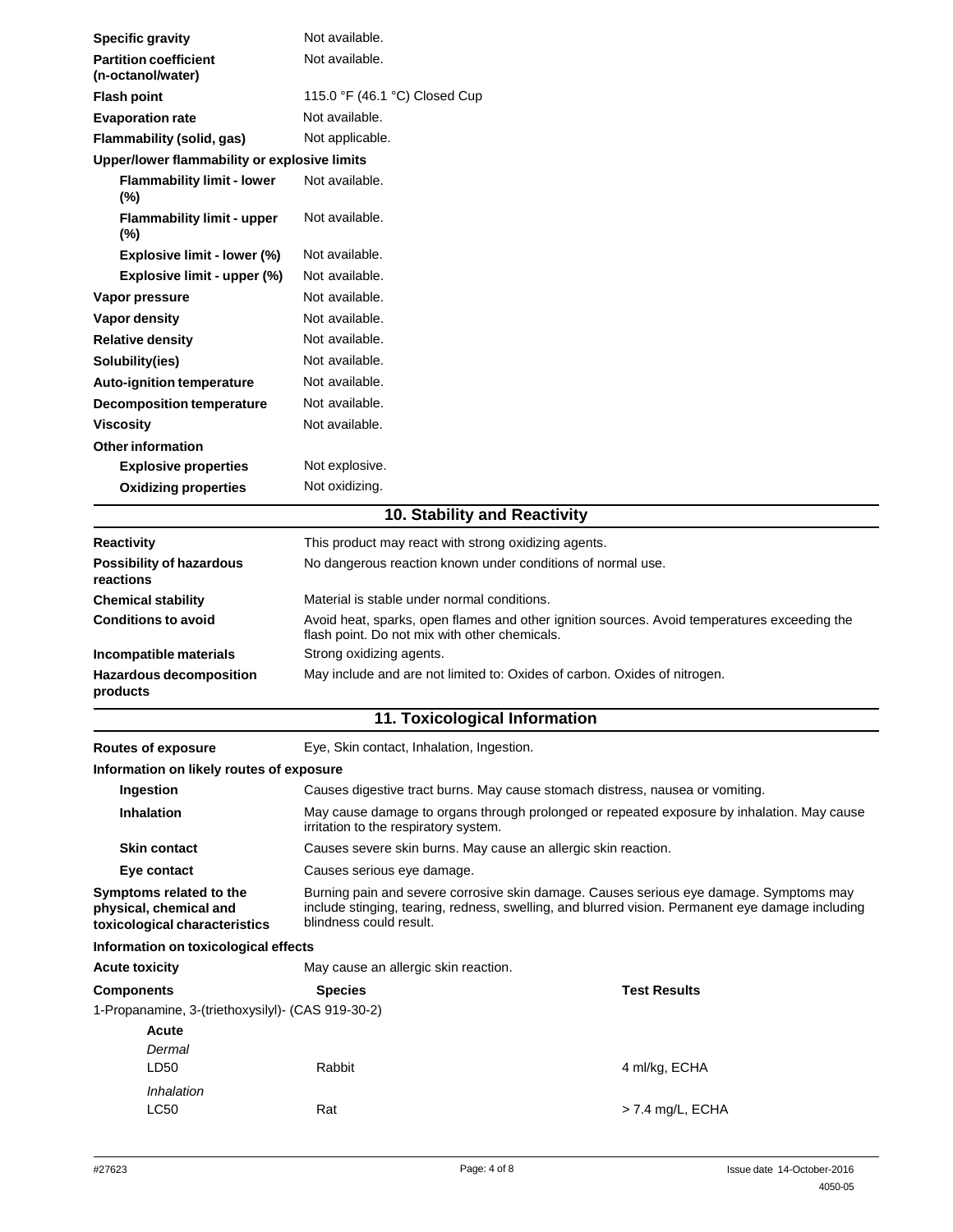| <b>Components</b>                                               | <b>Species</b>                                                                                                      | <b>Test Results</b>         |  |
|-----------------------------------------------------------------|---------------------------------------------------------------------------------------------------------------------|-----------------------------|--|
| Oral                                                            |                                                                                                                     |                             |  |
| LD50                                                            | Rat                                                                                                                 | 1780 mg/kg, SIGMA ALDRICH   |  |
|                                                                 |                                                                                                                     | 4.2 ml/kg, ECHA             |  |
| 2-Butanone, O,O',O"-(methylsilylidyne)trioxime (CAS 22984-54-9) |                                                                                                                     |                             |  |
| Acute                                                           |                                                                                                                     |                             |  |
| Dermal<br>LD50                                                  | Rat                                                                                                                 | > 2000 mg/kg, ECHA          |  |
| Oral                                                            |                                                                                                                     |                             |  |
| LD50                                                            | Rat                                                                                                                 | 2650 mg/kg, ECHA, female    |  |
|                                                                 |                                                                                                                     | 2260 mg/kg, ECHA, male      |  |
| Methyl triethoxysilane (CAS 2031-67-6)                          |                                                                                                                     |                             |  |
| Acute                                                           |                                                                                                                     |                             |  |
| Dermal                                                          |                                                                                                                     |                             |  |
| LD50                                                            | Rabbit                                                                                                              | > 14240 mg/kg, ECHA, female |  |
|                                                                 |                                                                                                                     | 11837 mg/kg, ECHA, male     |  |
| Inhalation                                                      |                                                                                                                     |                             |  |
| <b>LC50</b>                                                     | Not available                                                                                                       |                             |  |
| Oral                                                            |                                                                                                                     |                             |  |
| LD50                                                            | Rat                                                                                                                 | 10057 mg/kg, ECHA, male     |  |
|                                                                 |                                                                                                                     | 7627 mg/kg, ECHA, female    |  |
| Skin corrosion/irritation                                       | Causes severe skin burns and eye damage.                                                                            |                             |  |
| <b>Exposure minutes</b>                                         | Not available.                                                                                                      |                             |  |
| Erythema value                                                  | Not available.                                                                                                      |                             |  |
| Oedema value                                                    | Not available.                                                                                                      |                             |  |
| Serious eye damage/eye<br>irritation                            | Causes serious eye damage.                                                                                          |                             |  |
| <b>Corneal opacity value</b>                                    | Not available.                                                                                                      |                             |  |
| <b>Iris lesion value</b>                                        | Not available.                                                                                                      |                             |  |
| <b>Conjunctival reddening</b><br>value                          | Not available.                                                                                                      |                             |  |
| Conjunctival oedema value                                       | Not available.                                                                                                      |                             |  |
| Recover days                                                    | Not available.                                                                                                      |                             |  |
| Respiratory or skin sensitization                               |                                                                                                                     |                             |  |
| <b>Respiratory sensitization</b>                                | Not a respiratory sensitizer.                                                                                       |                             |  |
| <b>Skin sensitization</b>                                       | May cause an allergic skin reaction.                                                                                |                             |  |
| <b>Mutagenicity</b>                                             | No data available to indicate product or any components present at greater than 0.1% are<br>mutagenic or genotoxic. |                             |  |
| Carcinogenicity                                                 |                                                                                                                     |                             |  |
| Not listed.                                                     | US. OSHA Specifically Regulated Substances (29 CFR 1910.1001-1050)                                                  |                             |  |
| <b>Reproductive toxicity</b>                                    | This product is not expected to cause reproductive or developmental effects.                                        |                             |  |
| <b>Teratogenicity</b>                                           | Not available.                                                                                                      |                             |  |
| Specific target organ toxicity -                                | Not classified.                                                                                                     |                             |  |
| single exposure                                                 |                                                                                                                     |                             |  |
| Specific target organ toxicity -<br>repeated exposure           | May cause damage to organs through prolonged or repeated exposure.                                                  |                             |  |
| <b>Aspiration hazard</b>                                        | Not an aspiration hazard.                                                                                           |                             |  |
| <b>Chronic effects</b>                                          | May cause damage to organs through prolonged or repeated exposure.                                                  |                             |  |
|                                                                 | 12. Ecological Information                                                                                          |                             |  |
| <b>Ecotoxicity</b>                                              | Not available.                                                                                                      |                             |  |
| Persistence and degradability                                   | No data is available on the degradability of this product.                                                          |                             |  |
| <b>Bioaccumulative potential</b>                                | No data available.                                                                                                  |                             |  |
| <b>Mobility in soil</b>                                         | No data available.                                                                                                  |                             |  |
| #27623                                                          | Page: 5 of 8                                                                                                        | Issue date 14-October-2016  |  |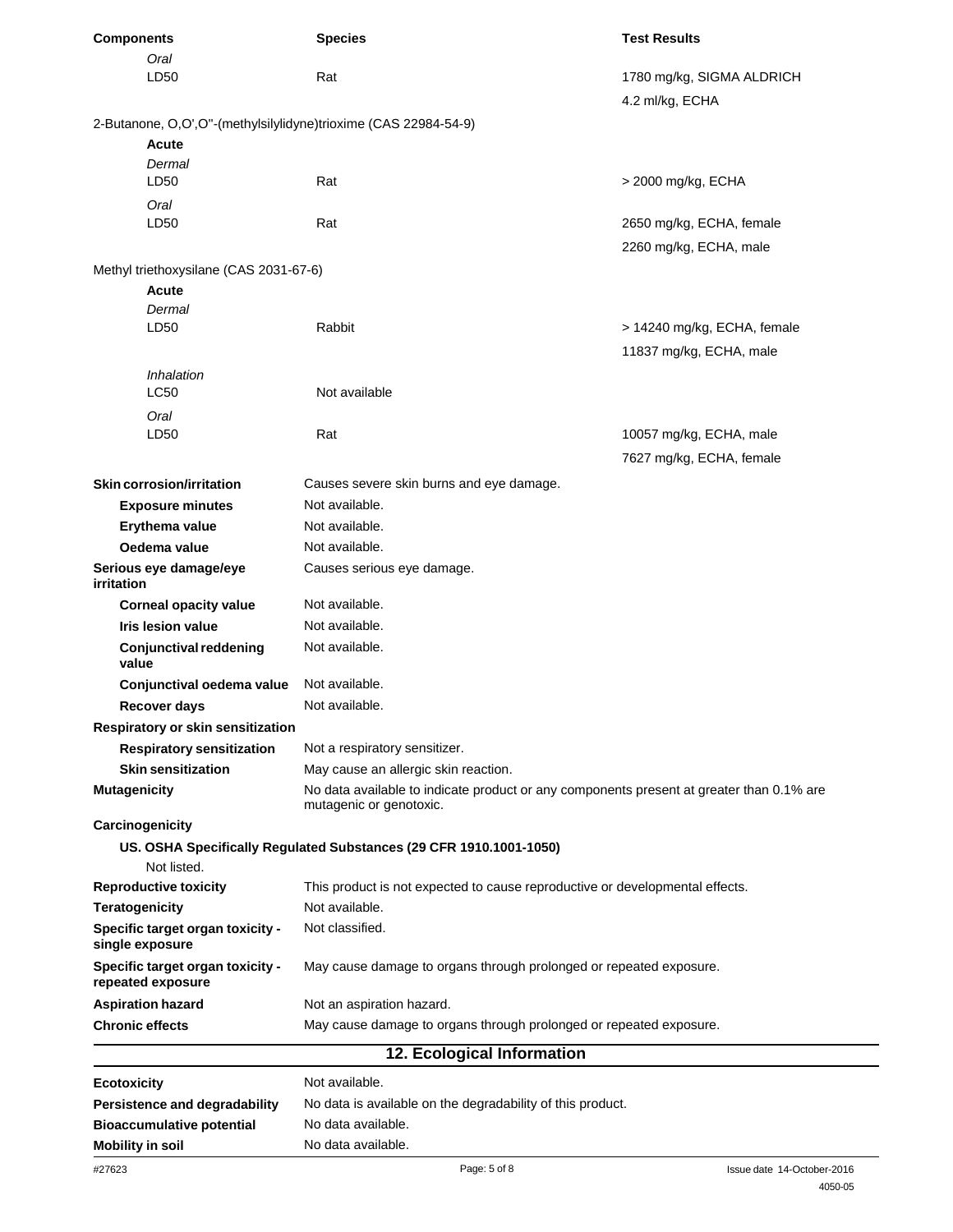**Mobility in general Other adverse effects** Not available. No other adverse environmental effects (e.g. ozone depletion, photochemical ozone creation potential, endocrine disruption, global warming potential) are expected from this component. **13. Disposal Considerations Disposal instructions** Collect and reclaim or dispose in sealed containers at licensed waste disposal site. Dispose of contents/container in accordance with local/regional/national/international regulations. Dispose in accordance with all applicable regulations. The waste code should be assigned in discussion between the user, the producer and the waste disposal company. Dispose of in accordance with local regulations. Empty containers or liners may retain some product residues. This material and its container must be disposed of in a safe manner (see: Disposal instructions). Since emptied containers may retain product residue, follow label warnings even after container is emptied. Empty containers should be taken to an approved waste handling site for recycling or **Local disposal regulations Hazardous waste code Waste from residues / unused products Contaminated packaging**

## **14. Transport Information**

**Transport of Dangerous Goods (TDG) Proof of Classification** In accordance with Part 2.2.1 (SOR/2014-152) of the Transportation of Dangerous Goods Regulations, we certify that the classification of this product is correct as of the SDS date of issue.

## **U.S. Department of Transportation (DOT)**

| <b>Basic shipping requirements:</b>              |                                      |
|--------------------------------------------------|--------------------------------------|
| <b>UN</b> number                                 | <b>UN2920</b>                        |
| Proper shipping name                             | Corrosive liquids, flammable, n.o.s. |
| <b>Technical name</b>                            | 1-Propanamine, 3-(triethoxysilyl)-   |
| <b>Technical name</b>                            | Methyl triethoxysilane               |
| <b>Hazard class</b>                              | <b>Limited Quantity - US</b>         |
| Packing group                                    | П                                    |
| <b>Special provisions</b>                        | B2, IB2, T11, TP2, TP27              |
| <b>Packaging exceptions</b>                      | 154                                  |
| Packaging non bulk                               | 203                                  |
| Packaging bulk                                   | 242                                  |
| Transportation of Dangerous Goods (TDG - Canada) |                                      |
| <b>Basic shipping requirements:</b>              |                                      |
| <b>UN</b> number                                 | UN2920                               |
| Proper shipping name                             | CORROSIVE LIQUID, FLAMMABLE, N.O.S.  |
| <b>Technical name</b>                            | 1-Propanamine, 3-(triethoxysilyl)-   |
| <b>Technical name</b>                            | Methyl triethoxysilane               |
| <b>Hazard class</b>                              | Limited Quantity - Canada            |
| Packing group                                    | Ш                                    |
| <b>Special provisions</b>                        | 16                                   |
| <b>IATA/ICAO (Air)</b>                           |                                      |
| <b>Basic shipping requirements:</b>              |                                      |
| <b>UN</b> number                                 | <b>UN2920</b>                        |
| Proper shipping name                             | Corrosive liquid, flammable, n.o.s.  |
| <b>Technical name</b>                            | 1-Propanamine, 3-(triethoxysilyl)-   |
| <b>Technical name</b>                            | Methyl triethoxysilane               |
| <b>Hazard class</b>                              | <b>Limited Quantity - IATA</b>       |
| <b>Packing group</b>                             | Ш                                    |
| <b>IMDG (Marine Transport)</b>                   |                                      |
| <b>Basic shipping requirements:</b>              |                                      |
| <b>UN</b> number                                 | <b>UN2920</b>                        |
| Proper shipping name                             | CORROSIVE LIQUID, FLAMMABLE, N.O.S.  |
| <b>Technical name</b>                            | 1-Propanamine, 3-(triethoxysilyl)-   |
| <b>Technical name</b>                            | Methyl triethoxysilane               |
| <b>Hazard class</b>                              | <b>Limited Quantity - IMDG</b>       |
| Packing group                                    | Ш                                    |
| FmS.                                             | $F-F.S-C$                            |

disposal.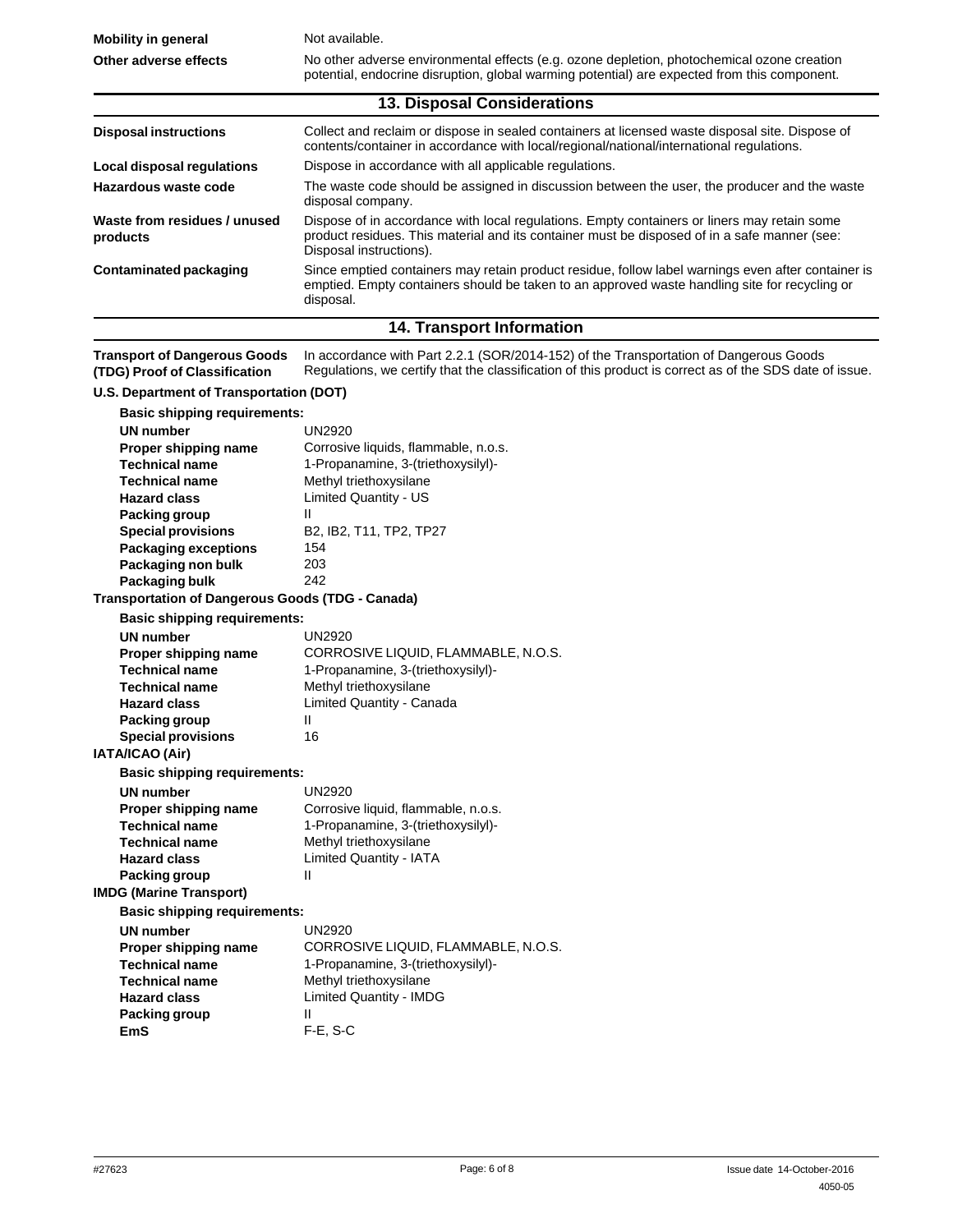

## **15. Regulatory Information**

**Canadian federal regulations** This product has been classified in accordance with the hazard criteria of the HPR and the SDS contains all the information required by the HPR. **Export Control List (CEPA 1999, Schedule 3)** Not listed. **Greenhouse Gases** Not listed. **Precursor Control Regulations** Not regulated. Not applicable This product is a "Hazardous Chemical" as defined by the OSHA Hazard Communication Standard, 29 CFR 1910.1200. **WHMIS 2015 Exemptions US federal regulations TSCA Section 12(b) Export Notification (40 CFR 707, Subpt. D)** Not regulated. **CERCLA Hazardous Substance List (40 CFR 302.4)** Not listed. **US. OSHA Specifically Regulated Substances (29 CFR 1910.1001-1050)** Not listed. **Superfund Amendments and Reauthorization Act of 1986 (SARA) Hazard categories** Immediate Hazard - Yes Delayed Hazard - Yes Fire Hazard - Yes Pressure Hazard - No Reactivity Hazard - No **SARA 302 Extremely** No **hazardous substance SARA 311/312 Hazardous chemical SARA 313 (TRI reporting)** Not regulated. No **Other federal regulations Clean Air Act (CAA) Section 112 Hazardous Air Pollutants (HAPs) List** Not regulated. **Clean Air Act (CAA) Section 112(r) Accidental Release Prevention (40 CFR 68.130)** Not regulated. **US state requlations** See below **US - Texas Effects Screening Levels: Listed substance** 1-Propanamine, 3-(triethoxysilyl)- (CAS 919-30-2) Listed. 2- Butanone, O,O',O''-(methylsilylidyne)trioxime (CAS Listed. 22984-54-9)